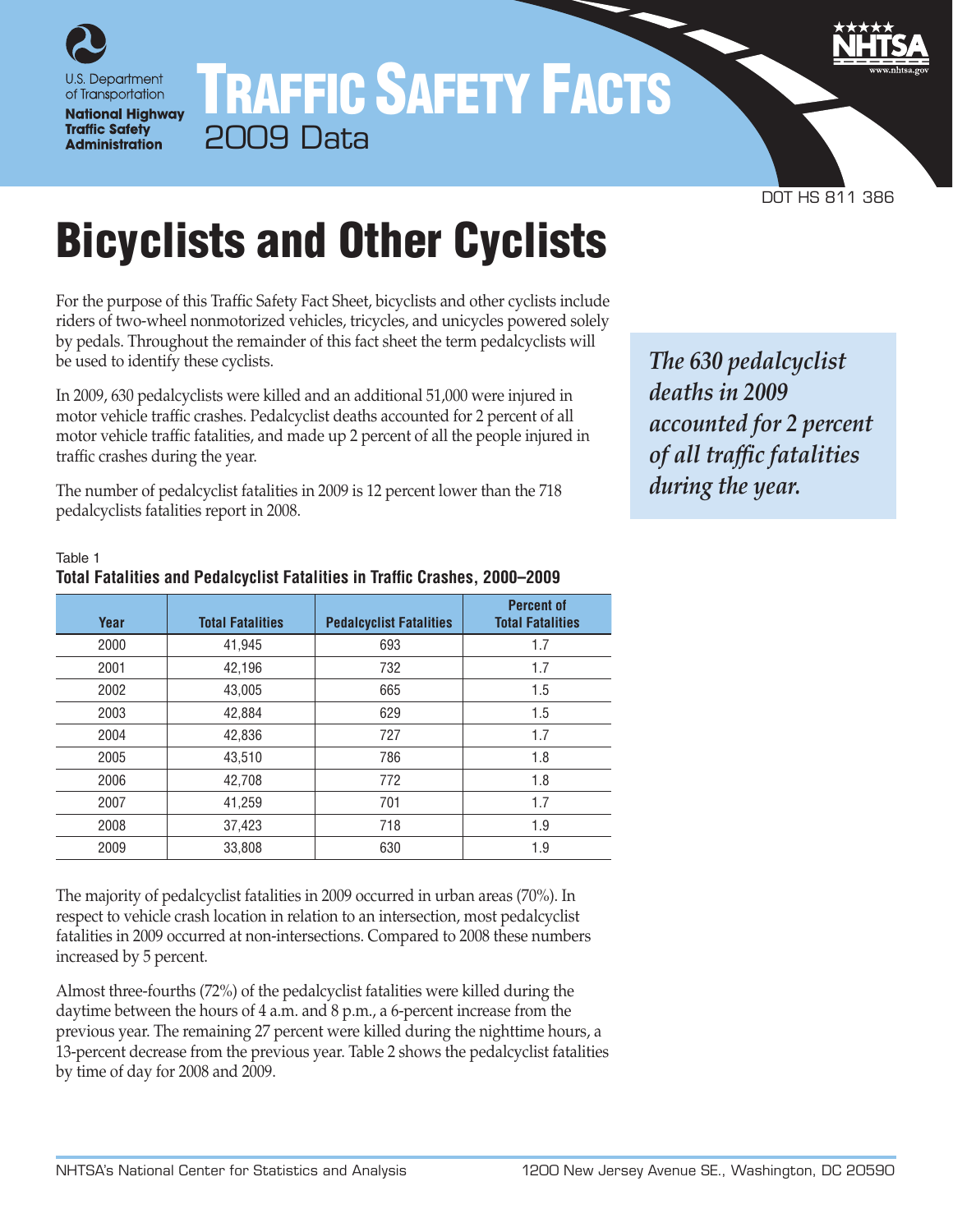**Percentage of Pedalcyclist Fatalities in Relation to Land Use, Non-Motorist Location and Time of Day** 

|                             | <b>Percentage of the Pedalcyclists Killed</b> |      |  |  |  |
|-----------------------------|-----------------------------------------------|------|--|--|--|
| <b>Pedalcyclists Killed</b> | 2008                                          | 2009 |  |  |  |
|                             | <b>Land Use</b>                               |      |  |  |  |
| Rural                       | 31%                                           | 30%  |  |  |  |
| Urban                       | 69%                                           | 70%  |  |  |  |
|                             | <b>Non-Motorist Location</b>                  |      |  |  |  |
| Intersection                | 36%                                           | 33%  |  |  |  |
| Non-Intersection            | 64%                                           | 67%  |  |  |  |
|                             | <b>Time of Day</b>                            |      |  |  |  |
| Midnight $-3:59$ a.m.       | 9%                                            | 8%   |  |  |  |
| $4$ a.m. $-7:59$ a.m.       | 12%                                           | 12%  |  |  |  |
| $8$ a.m. $-11:59$ a.m.      | 13%                                           | 14%  |  |  |  |
| Noon $-3:59$ p.m.           | 17%                                           | 17%  |  |  |  |
| 4 p.m. $-7:59$ p.m.         | 26%                                           | 29%  |  |  |  |
| 8 p.m. - 11:59 p.m.         | 22%                                           | 19%  |  |  |  |
|                             |                                               |      |  |  |  |

## **Age**

In 2009, the average age of pedalcyclists killed in traffic crashes was 41. During the past 10 years, there has been a steady increase in the average age of both pedalcyclists killed and those injured (Table 3).

#### Table 3

**Average Age of Pedalcyclists Killed and Injured 2000–2009**

| Year      | <b>Pedalcyclists Killed Average Age</b> | <b>Pedalcyclists Injured Average Age</b> |
|-----------|-----------------------------------------|------------------------------------------|
| 2000      | 35                                      | 25                                       |
| 2001      | 36                                      | 26                                       |
| 2002      | 37                                      | 28                                       |
| 2003      | 36                                      | 27                                       |
| 2004      | 39                                      | 29                                       |
| 2005      | 39                                      | 29                                       |
| 2006      | 41                                      | 30                                       |
| 2007      | 40                                      | 30                                       |
| 2008      | 41                                      | 31                                       |
| 2009      | 41                                      | 31                                       |
| 2000-2009 | 39                                      | 29                                       |

Pedalcyclists under age 16 accounted for 13 percent of all pedalcyclists killed and 20 percent of all those injured in traffic crashes in 2009. By comparison, pedalcyclists under age 16 accounted for 28 percent of all those killed and 40 percent of those injured in 2000.

Pedalcyclists ages 25 to 64 have made up an increasing proportion of all pedalcyclist deaths since 2000. The proportion of pedalcylist fatalities among those ages 25 to 64 was 1.2 times higher in 2009 as in 2000 (64% and 52%, respectively).

## **Important Safety Reminders**

All bicyclists should wear properly fitted bicycle helmets every time they ride. A helmet is the single most effective way to prevent head injury resulting from a bicycle crash.

Bicyclists are considered vehicle operators; they are required to obey the same rules of the road as other vehicle operators, including obeying traffic signs, signals, and lane markings. When cycling in the street, cyclists must ride in the same direction as traffic.

Drivers of motor vehicles need to share the road with bicyclists. Be courteous—allow at least three feet clearance when passing a bicyclist on the road, look for cyclists before opening a car door or pulling out from a parking space, and yield to cyclists at intersections and as directed by signs and signals. Be especially watchful for cyclists when making turns, either left or right.

Bicyclists should increase their visibility to drivers by wearing fluorescent or brightly colored clothing during the day, dawn, and dusk. To be noticed when riding at night, use a front light and a red reflector or flashing rear light, and use retro-reflective tape or markings on equipment or clothing.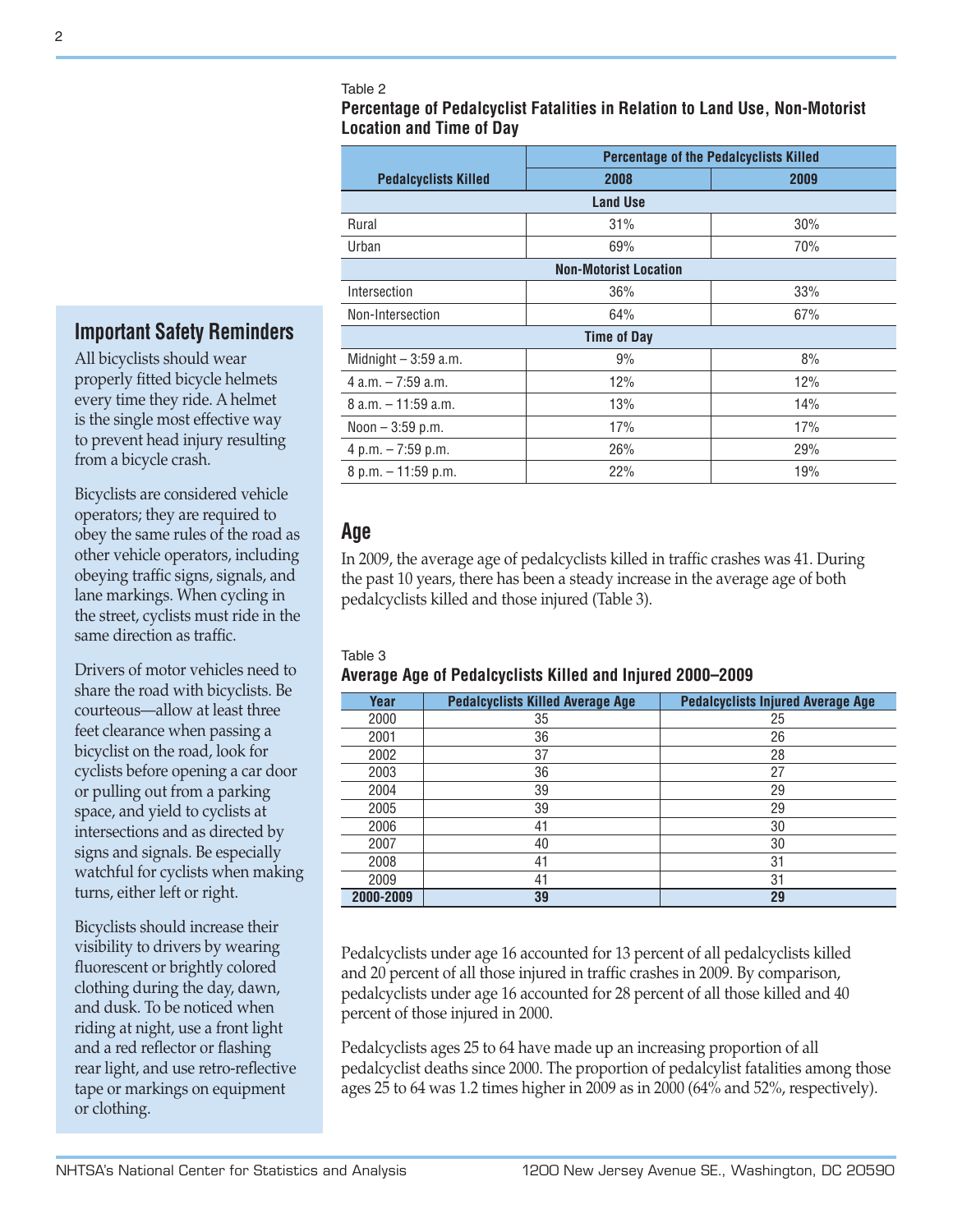About one-eighth (13%) of the pedalcyclists killed in traffic crashes in 2009 were between 5 and 15 years old. The pedalcylist fatality rate for this age group in 2009 was 1.8 per million population—about 14 percent lower than the rate for all pedalcyclists (2.05 per million population). The injury rate for this age group was 223 per million population, compared with 165 per million population for pedalcyclists of all ages.

## **Gender**

Most of the pedalcyclists killed or injured in 2009 were males (87% and 80%, respectively). The most killed were between the ages of 45 and 54 (20%), and the most injured were between 25 and 34 (20%).

In 2009, the pedalcyclist fatality rate per capita was seven times higher for males than for females, and the injury rate per capita was more than four times higher for males.

*Seventy percent of all pedalcyclist deaths in 2009 occurred in urban areas.*

#### Table 4

|                       | <b>Male</b>               |                   | <b>Female</b>       |                           |                   | Total                 |                 |                   |                     |
|-----------------------|---------------------------|-------------------|---------------------|---------------------------|-------------------|-----------------------|-----------------|-------------------|---------------------|
| Age                   |                           | <b>Population</b> | <b>Fatality</b>     |                           | <b>Population</b> | <b>Fatality</b>       |                 | <b>Population</b> | <b>Fatality</b>     |
| (Years)               | <b>Killed</b>             | (thousands)       | Rate*               | <b>Killed</b>             | (thousands)       | Rate*                 | <b>Killed</b>   | (thousands)       | Rate*               |
| $5$                   | 3                         | 10,887            | 0.28                | 0                         | 10,413            | 0.00                  | 3               | 21,300            | 0.14                |
| $5 - 9$               | $\overline{12}$           | 10,536            | 1.14                | 6                         | 10,074            | 0.60                  | 18              | 20,610            | 0.87                |
| $10 - 15$             | $\overline{50}$           | 12,340            | 4.05                | $\overline{14}$           | 11,767            | 1.19                  | 64              | 24,107            | 2.65                |
| $16 - 20$             | $\overline{32}$           | 11,166            | 2.87                | 5                         | 10,578            | 0.47                  | $\overline{37}$ | 21,744            | 1.70                |
| $21 - 24$             | $\overline{23}$           | 8,861             | 2.60                | $\overline{6}$            | 8,339             | 0.72                  | $\overline{29}$ | 17,200            | 1.69                |
| $25 - 34$             | 60                        | 21,224            | 2.83                | $\overline{11}$           | 20,343            | 0.54                  | $\overline{71}$ | 41,566            | 1.71                |
| $35 - 44$             | $\overline{93}$           | 20,857            | 4.46                | $\overline{12}$           | 20,673            | 0.58                  | 105             | 41,530            | 2.53                |
| 45-54                 | 124                       | 21,973            | 5.64                | 15                        | 22,619            | 0.66                  | 139             | 44,592            | 3.12                |
| $55 - 64$             | 82                        | 16,782            | 4.89                | $\overline{6}$            | 18,005            | 0.33                  | 88              | 34,787            | 2.53                |
| 65-74                 | 49                        | 9,593             | 5.11                | 4                         | 11,199            | 0.36                  | $\overline{53}$ | 20,792            | 2.55                |
| $75 - 84$             | $\overline{18}$           | 5,447             | 3.30                | $\overline{2}$            | 7,700             | 0.26                  | $\overline{20}$ | 13,148            | 1.52                |
| $85+$                 | 3                         | 1,783             | 1.68                | 0                         | 3,848             | 0.00                  | 3               | 5,631             | 0.53                |
| <b>Total</b>          | 549                       | 151,449           | 3.62                | $\overline{81}$           | 155,557           | 0.52                  | 630             | 307,007           | 2.05                |
|                       | <b>Male</b>               |                   |                     |                           |                   |                       |                 |                   |                     |
|                       |                           |                   |                     |                           | <b>Female</b>     |                       |                 | <b>Total</b>      |                     |
| Age                   |                           | <b>Population</b> |                     |                           | <b>Population</b> |                       |                 | <b>Population</b> |                     |
| (Years)               | <b>Injured</b>            | (thousands)       | <b>Injury Rate*</b> | <b>Injured</b>            | (thousands)       | <b>Injury Rate*</b>   | <b>Injured</b>  | (thousands)       | <b>Injury Rate*</b> |
| $5$                   | $\overline{**}$           | 10,887            | $* *$               | $**$                      | 10,413            | $\overline{\ast}$     | $* *$           | 21,300            | $* *$               |
| $5 - 9$               | 2,000                     | 10,536            | 172                 | $\star\star$              | 10,074            | $\star\star$          | 2,000           | 20,610            | 107                 |
| $10 - 15$             | 6,000                     | 12,340            | 501                 | 2,000                     | 11,767            | 135                   | 8,000           | 24,107            | 322                 |
| $16 - 20$             | 6,000                     | 11,166            | 510                 | 1,000                     | 10,578            | 122                   | 7,000           | 21,744            | 321                 |
| $21 - 24$             | 4,000                     | 8,861             | 501                 | 2,000                     | 8,339             | 251                   | 7,000           | 17,200            | 380                 |
| 25-34                 | 8,000                     | 21,224            | 399                 | 1,000                     | 20,343            | 68                    | 10,000          | 41,566            | 237                 |
| 35-44                 | 3.000                     | 20.857            | 152                 | $\overline{**}$           | 20,673            | $\overline{**}$       | 4.000           | 41.530            | 86                  |
| $45 - 54$             | 6,000                     | 21,973            | 280                 | 2,000                     | 22,619            | $\overline{81}$       | 8,000           | 44,592            | 179                 |
| $55 - 64$             | 3,000                     | 16,782            | 187                 | 1,000                     | 18,005            | $\overline{53}$       | 4,000           | 34,787            | $\overline{118}$    |
| 65-74                 | 1,000                     | 9,593             | 91                  | $\overline{**}$           | 11,199            | $\overline{\ast\ast}$ | 1,000           | 20,792            | 48                  |
| 75-84                 | $\overline{\ast\ast}$     | 5,447             | $*$                 | $\star\star$              | 7,700             | $\star\star$          | $\star\star$    | 13,148            | $\overline{**}$     |
| $85+$<br><b>Total</b> | $\overline{**}$<br>41,000 | 1,783<br>151,449  | $\star\star$<br>268 | $\overline{**}$<br>10,000 | 3,848<br>155,557  | $\overline{**}$<br>65 | $* *$<br>51,000 | 5,631<br>307,007  | $**$<br>165         |

#### **Pedalcyclists Killed and Injured and Fatality and Injury Rates by Age and Sex, 2009**

\* Rate per million population.

\*\* Less than 500 injured, injury rate not shown.

**Source:** Fatalities — Fatality Analysis Reporting System, NHTSA. Injured — General Estimates System, NHTSA. Population — Bureau of the Census.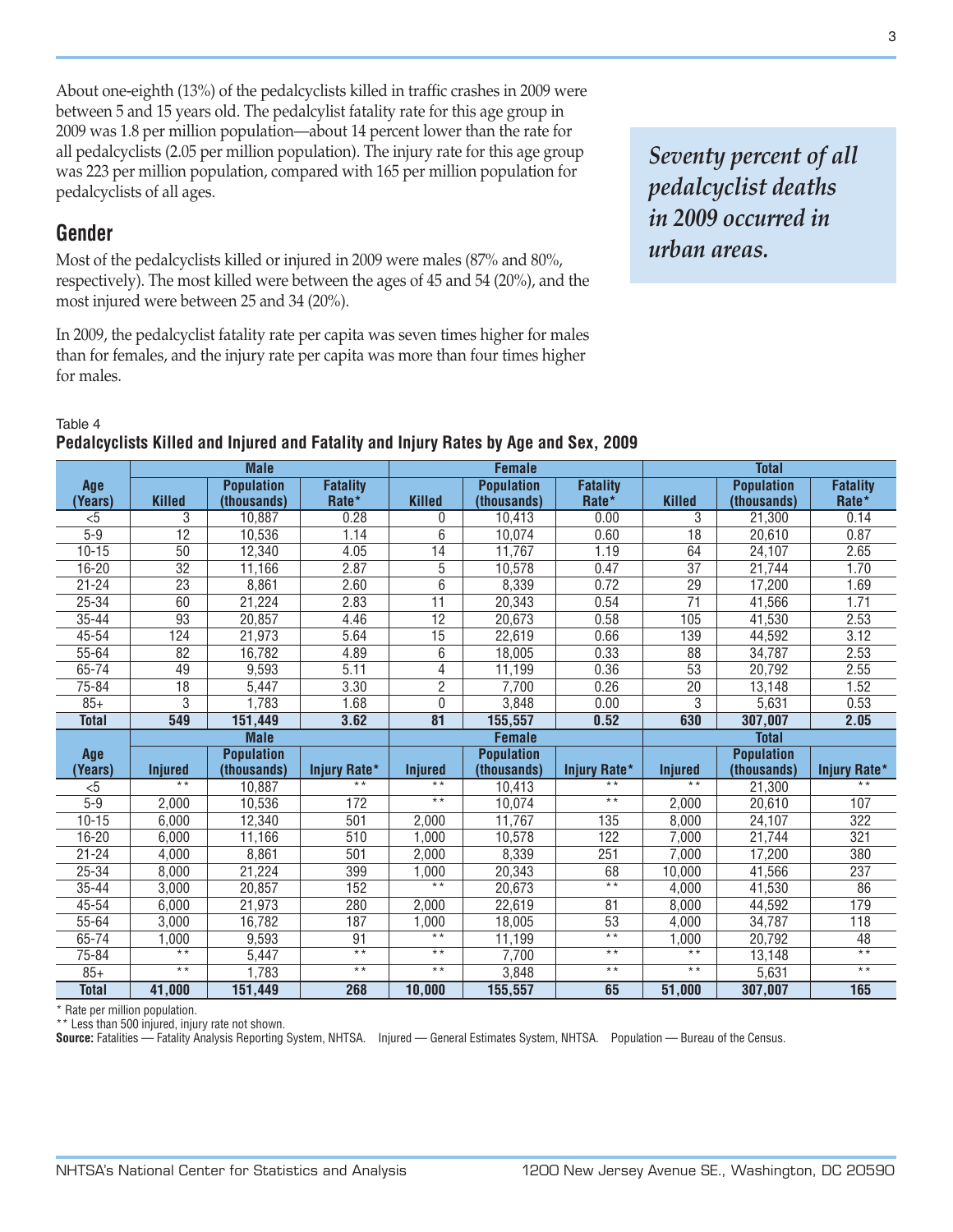## **Alcohol Involvement**

Over one-fourth (28%) of the pedalcyclists killed in 2009 had a blood alcohol concentration (BAC) of .01 grams per deciliter  $(g/dL)$  or higher, and nearly onefourth (24%) had a BAC of .08 g/dL or higher. Alcohol-involvement—either for the driver or the pedalcyclists—was reported in more than 40 percent of the traffic crashes that resulted in pedalcyclist fatalities in 2009. In 33 percent of the crashes, either the driver or the pedalcyclist was reported to have a BAC) of .08 g/dL or higher. Lower alcohol levels (BAC .01 to .07 g/dL) were reported in an additional 6 percent of crashes.

Table 5

| Crashes Involving a Pedalcyclist Fatality by the Highest BAC of Involved Riders |  |
|---------------------------------------------------------------------------------|--|
| and Drivers                                                                     |  |

|      | $.00$ BAC |               | $.01-.07$ BAC |               | $.08 + BAC$ |               | $.01 + BAC$ |               | <b>Total</b> |
|------|-----------|---------------|---------------|---------------|-------------|---------------|-------------|---------------|--------------|
| Year |           | $\frac{0}{2}$ |               | $\frac{0}{2}$ |             | $\frac{0}{0}$ | #           | $\frac{0}{2}$ |              |
| 2008 | 448       | 63            | 45            |               | 218         | 31            | 263         | 37            | 711          |
| 2009 | 378       | 60            | 39            |               | 210         | 33            | 249         | 40            | 627          |

*Alcohol involvement was reported in more than 40 percent of all fatal pedalcyclist crashes in 2009.*

## **For more information:**

Information on traffic fatalities is available from the National Center for Statistics and Analysis (NCSA), NVS-424, 1200 New Jersey Avenue SE., Washington, DC 20590. NCSA can be contacted at 800-934-8517 or via the following e-mail address: ncsaweb@dot.gov. General information on highway traffic safety can be accessed by Internet users at [www.nhtsa.gov/NCSA](http://www.nhtsa.gov/NCSA). To report a safety-related problem or to inquire about motor vehicle safety information, contact the Vehicle Safety Hotline at 888-327-4236.

Other fact sheets available from the National Center for Statistics and Analysis are *Alcohol-Impaired Driving, Children, Large Trucks, Motorcycles, Occupant Protection, Older Population, Overview, Passenger Vehicles, Pedestrians, Race and Ethnicity, Rural/Urban Comparisons, School Transportation-Related Crashes, Speeding, State Alcohol Estimates, State Traffic Data,* and *Young Drivers.* Detailed data on motor vehicle traffic crashes are published annually in *Traffic Safety Facts: A Compilation of Motor Vehicle Crash Data from the Fatality Analysis Reporting System and the General Estimates System.* The fact sheets and annual Traffic Safety Facts report can be accessed online at [www-nrd.](www-nrd.nhtsa.dot.gov/CATS/index.aspx) [nhtsa.dot.gov/CATS/index.aspx](www-nrd.nhtsa.dot.gov/CATS/index.aspx).